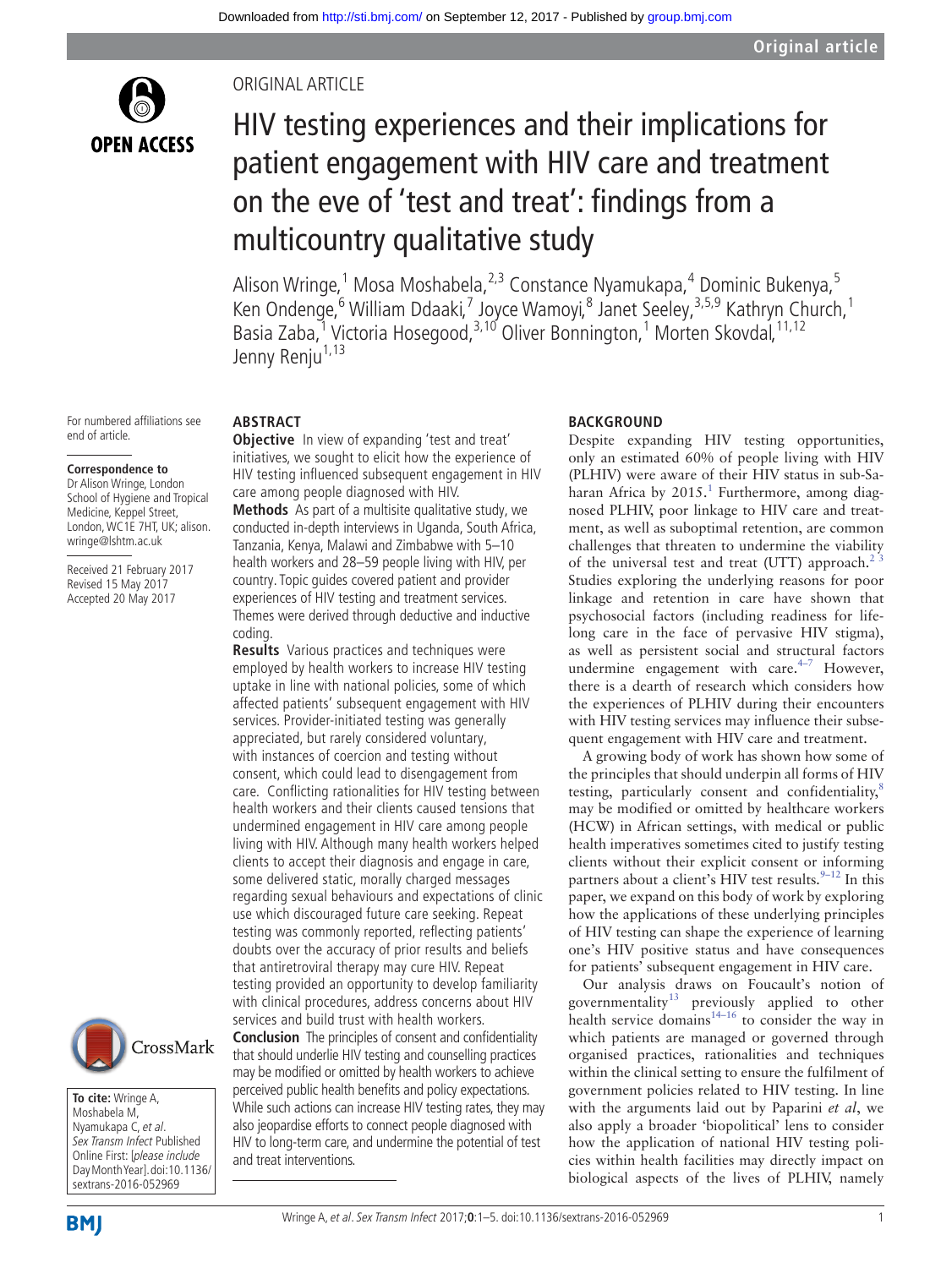## **Original article**

<span id="page-1-0"></span>

| Table 1<br>Description of study participants by site |              |            |                         |        |       |
|------------------------------------------------------|--------------|------------|-------------------------|--------|-------|
|                                                      |              |            | Persons living with HIV |        |       |
| Country                                              | <b>HDSS</b>  | <b>HCW</b> | Never on ART            | On ART | LTFU* |
| Uganda                                               | Rakai        | 6          | 15                      | 15     | 6     |
| Uganda                                               | Kyamulibwa   | 5          | 8                       | 16     | 4     |
| Kenya                                                | Kisumu       | 8          | 10                      | 15     | 6     |
| Tanzania                                             | Kisesa       |            | 13                      | 14     | 4     |
| Malawi                                               | Karonga      | 5          | 9                       | 27     | 4     |
| Zimbabwe                                             | Manicaland   | 4          | 16                      | 35     | 8     |
| South Africa                                         | uMkhanyakude | 19         | 16                      | 17     | 6     |
|                                                      | Total        | 54         | 87                      | 139    | 38    |

\*Loss to follow-up from an HIV clinic for >90 days.

ART, antiretroviral therapy; HCW, healthcare worker; HDSS, health and demographic surveillance sites; LTFU, loss to follow-up.

their health and well-being which result from their subsequent engagement (or not) with HIV treatment.<sup>[17](#page-4-7)</sup> This biopolitical approach enables us to examine how the act of diagnosing HIV among the population, when viewed by governments or institutions as a scientific, political and biological problem,<sup>18</sup> can lead to exertions of control over PLHIVs' knowledge within the clinical setting. Examining these interactions, and the responses of PLHIV vis-à-vis their attitudes to HIV care, through the narratives of HCW and PLHIV, can provide a deeper understanding of how the HIV testing experience can influence subsequent engagement in HIV care.

#### **Methods**

We use data from a multicountry qualitative study investigating bottlenecks in HIV care in seven health and demographic surveillance sites (HDSS) in Eastern and Southern Africa: Kisesa (Tanzania), Kyamulibwa and Rakai (Uganda), Kisumu (Kenya), Karonga (Malawi), uMkhanyakude (South Africa) and Manicaland (Zimbabwe). All sites are located in rural areas with generalised epidemics, where government-run HIV treatment services have been available since 2004–2005.<sup>19</sup>

In each setting, participants were purposively sampled either from HIV clinics or associated services, or from sampling frames that were constructed using HDSS databases and clinic records. In total, 264 PLHIV (93 men, 127 women) with a range of HIV care and treatment histories participated ([table](#page-1-0) 1). HCW were purposively sampled to ensure a range of perspectives on HIV service provision from different cadres.

Participants were recruited by fieldworkers or health facility staff, and in-depth interviews (IDI) lasting 60–90min were conducted by fieldworkers in the local language. IDIs were undertaken in private, either at the health facility or the participants' homes according to interviewees' preferences. Topic guides covered patients' and HCW experiences with the receipt or provision of HIV services. Written informed consent was obtained. Participants were provided with a small compensation for their time or travel expenses.

Interviews were audio-recorded, transcribed and translated into English in all sites except Kyamulibwa where detailed case summaries were prepared after each interview. Data were coded by the study coordinator in each setting, with Nvivo or manually, using a framework analysis approach to identify emerging patterns and relationships between the codes.<sup>[20](#page-4-10)</sup> The data were then centralised by the first author, and an inductive coding approach was used to identify emerging themes which were discussed at regular intervals with the study coordinators and refined as necessary.

Ethical approval was obtained from the relevant authorities in each country and the London School of Hygiene and Tropical Medicine, UK.

Further details on the study methods can be accessed from the online Supplementary Methods found at [http://dx.doi.org/](http://dx.doi.org/10.1136/<wbr>sextrans-2017-053172) [10.1136/sextrans-2017-053172](http://dx.doi.org/10.1136/<wbr>sextrans-2017-053172).

#### **Results**

### **Rationalities and techniques associated with the HIV testing process and their consequences for care engagement**

HIV testing through provider-initiated models was generally appreciated by PLHIV but was not always perceived to be a choice by counsellors or those undergoing testing. This was frequently apparent in the accounts of both HCW and pregnant women who described HIV testing during antenatal care:

*Int: Was there any motivation to make the decision to… to go for (HIV) testing? Part: Of course, there wasn't any decision. Just a nurse told me: 'Go* 

*over there for testing'. (Female, pre-ART, East Africa)*

For both clients and HCW, the rationale that justified this apparent lack of an opportunity for opting-out from testing was the fact that it was perceived to be 'an instruction of the hospitals', 'mandatory', 'compulsory' or 'government policy'. There were also alternative explanations for the lack of opportunities to opt-out, with one woman suggesting that counsellors were required to test a certain number of clients to be paid:

*At the end of the day they should have a number of people who tested positive so that they can have their salary at the end of the month. That is why I was also the victim of being someone who tested positive. (Female, lost to follow-up, Southern Africa)*

Although explicit consent to test for HIV was usually sought, HCW adopted various techniques to convince reticent clients to learn their status. In some cases, they repeated counselling until clients finally agreed to undergo a test, either being brought round to their way of thinking or because they felt 'forced'. Instances of coercion were also reported from most settings, whereby threats of service withdrawal for themselves or their children would be used to extract agreement to test:

*If they decline HIV testing, we tell them that they cannot get treatment from our facility. For example, pregnant mothers receive pills for prevention of anaemia… she may not use them appropriately if she declines HIV testing. Therefore, we tell them that if they refuse HIV testing, we cannot give them any health services until they have tested for HIV. (HCW, Eastern Africa)*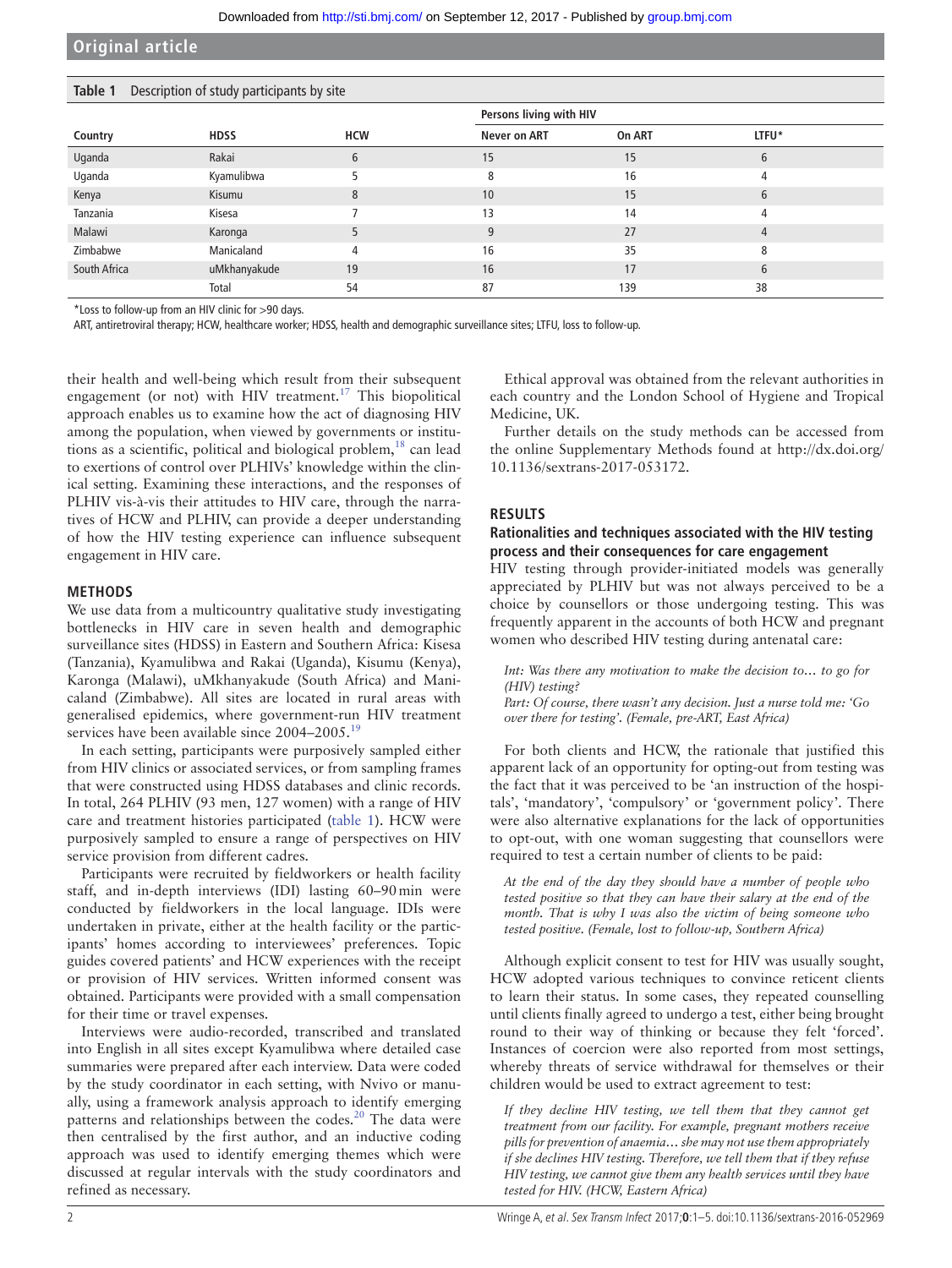Clients responded in different ways to these techniques, with some consenting to test just to secure the services or drugs that they had initially been seeking:

*I went to the clinic because I was… having headache, then the Nurses said I must go and do an HIV test. The Nurses said they will not give me treatment for headache until I go for testing. I didn't plan to go to test. I tested because I wanted the Nurses to give me the treatment for the headache. (Female, lost to follow-up, Southern Africa)*

Many, having learnt their status, subsequently engaged in HIV care:

*She found that I had a sickness (HIV) which deserved that treatment, so I had no alternative… I accepted to take the drugs, because I had no option. (Female, on ART, Eastern Africa)*

While some PLHIV appeared ambivalent about this outcome, others explicitly appreciated the concerted efforts that HCW had gone to get them to learn their positive HIV status, so that they could initiate antiretroviral therapy (ART), illustrated by one pregnant woman:

*I think they just do well testing for HIV virus when you are pregnant. You know, if you go to clinic, they'd just examine the pregnancy; they wouldn't carry out a test for HIV virus. So, you'd just continue breast-feeding a baby; eventually the baby acquires the infections. I think they just do well testing for HIV virus when you are pregnant. (Female, On ART, Eastern Africa)*

However, PLHIVs responses to 'submitting' to HIV testing also included subsequent disengagement from care, throwing away ART or not returning to the clinic. As one woman explained:

*When they told me that I am HIV positive… I believed the results I had no choice. I wouldn't argue with them, whatever they say I must do I will do it. I did all what they wanted me to do like taking bloods, attending sessions, and initiated by Nurse, but at the end… what they want me to do [take ART]… I will not do it!! (Female, lost to follow-up, Southern Africa)*

The practice of mandatory HIV testing in the context of antenatal care also led some women to seek care from traditional birth attendants or private facilities instead.

Other techniques that were employed to ensure that HIV testing was undertaken included colluding with other family members. A woman from Southern Africa recounted how she was tricked by her two sisters into bringing her child to the health centre where he was then tested for HIV without her consent:

*We… went there and my other sister told me that we should come out of the car (laughter) so that we should buy something… Since that [health worker] was told what the car looked like and its number plate, she just came to test the child. When I came back, they showed me the results of my child that he is positive! (Female, on ART, Southern Africa)*

In other cases, confidentiality was breached, with HCWs informing family members of the HIV test results without the explicit consent of the client. In most instances, this occurred when the person being tested was very ill and needed considerable care from a family member, particularly to access ART, thereby potentially enabling engagement in care. In one example in Southern Africa, the brother of a recently deceased PLHIV recalled how a HCW had told him his brother's positive HIV status in front of him, without the brother's permission, when he was very ill, to ensure that he could obtain the drugs from the clinic on his behalf.

While disclosure of a patient's HIV status under such circumstances was seen to be necessary to save the patient's life, it could still contribute to a perception that HCW were not always appropriately discreet about the HIV status of their clients. Even the possibility or rumours of HCW disclosure of HIV test results reportedly put people off learning their HIV status and engaging in HIV care in some of the study settings:

*Why do you think they were hiding?*

*R: I can't know the reason…… Sometimes it was because they knew that you people […] don't maintain confidentiality… so if we can meet you can tell other people about my status, you see. So this was one of the reasons that made people to run away… When they see people who are their friends or classmates working there, they were thinking that if I can explain my problems to him, he can in turn tell other people. So… I can't accept to test… (Male, pre-ART, Southern Africa)*

## **Rationalities underlying counselling practices and patient responses**

There was often a degree of disconnect between the information sought by PLHIV during the HIV testing process and the counselling messages provided at the clinics, and this could influence attitudes regarding future care-seeking. The rationale driving many PLHIV to seek HIV testing was the desire to 'check' or 'know' their status, which contrasted with the perspective of some HCWs that the session was an opportunity to deliver morally laden messages regarding sexual or social behaviours:

*They'd tell you: 'Do you want to live?' They started by asking me: 'Do you take alcohol?' And I said: 'I don't take alcohol …I take soda only.' 'Ahaa, quit alcohol! And then quit women if you want to live for many years… quit women!' (Male, pre-ART, Eastern Africa) They also advised us that …we shouldn't do sexual intercourse every day, but maybe once in a week. (Male, on ART, Southern Africa)*

Some HCW reported that this advice slowed down disease progression with one claiming that taking drugs, drinking alcohol or having unprotected sex could result in rapid CD4 count decline, particularly among youth. Patients responded in different ways to such advice, sometimes seeming to act on it, but where it seemed at odds with the realities of their lives, they often disregarded it.

*The health care providers give them education, but they listen and act as if they are going to do as they learnt, but they don't follow the procedure like using the condom. (HCW, Southern Africa)*

However, there were also numerous instances in which counselling was reported to give hope to PLHIV, and to help them come to terms with their diagnosis. Indeed, it was often key in giving patients morale and desire to continue their HIV careseeking journey:

*Most fell sick and get to a point where they are ashamed to come to the clinic to be tested, so for us we came to this clinic and we were taught not to be ashamed of our status. They told us that getting help and following instructions will make us survive, so we made a choice to take the medication and we are still taking it and I can see that there is a change from what I used to be back then and now. (Woman, On ART, Southern Africa)*

Furthermore, some participants responded by repeatedly undergoing HIV testing and counselling. Even once diagnosed, repeat testing and counselling was often part of the acceptance process or a means to check the accuracy of results or whether they were still infected after initiating ART and could encourage patients to continue with HIV care. Repeat testing also represented an opportunity to develop familiarity with clinics and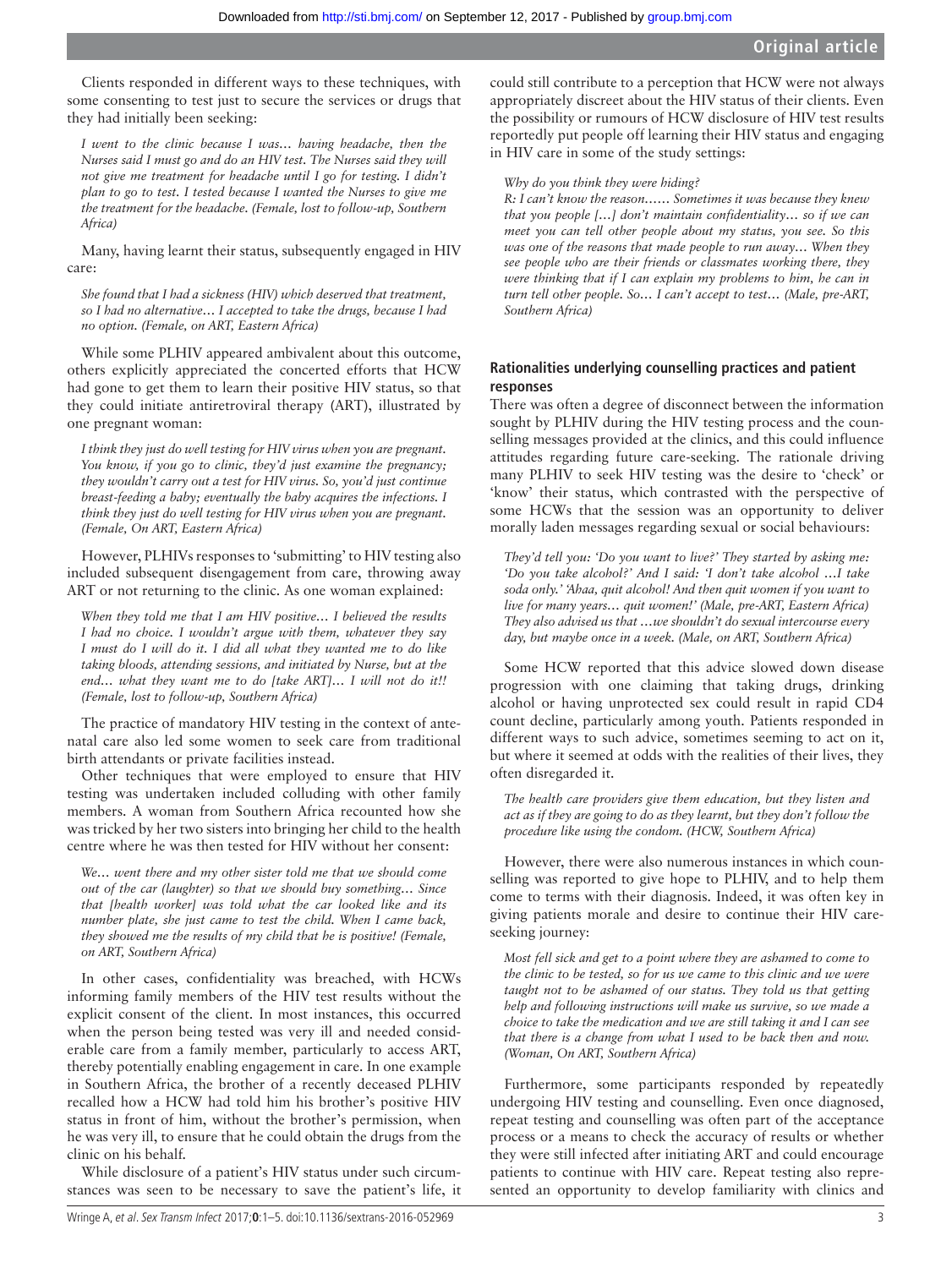build mutual trust with HCW which could further support engagement in care:

*I did not first accept [the results] because I was feeling healthy. After… 2years, then my counsellor convinced me to accept them. He told me that 'Sunday, let us test again'. I had many counsellors; Mrs X, Mr Y…and others but those two played a big role. (Male, on ART, Eastern Africa)*

#### **Discussion**

We found that the circumstances under which PLHIV learnt their HIV status, notably if they were physically ill or pregnant, could influence the ways in which HCWs applied the principles of consent and confidentiality and modified the content of the counselling sessions. The resulting experience of being tested and counselled could promote or undermine subsequent careseeking trajectories of PLHIV in a myriad of ways, highlighting the potential influence and importance of HIV testing services beyond merely increasing diagnosis rates, particularly as we enter the UTT era.

Foucault's concept of governmentality posits that techniques, rationalities, institutions and knowledge can empower political programmes or policy implementation, $21$  while his notion of biopolitics, aids in considering the consequences of HIV testing policy implementation on patients' engagement in HIV care and their associated health outcomes. In our study settings, as elsewhere, some of these techniques included insistence and persistence when obtaining consent or presenting testing as obligatory rather than an informed choice or at worst, coercing clients to test by threatening to withdraw future services for themselves or their children.<sup>2</sup> As observed by others, we found that lapses of confidentiality, or failure to obtain consent, were generally imbued in a public health rationality, notably through discourses of protecting the health of an unborn or sick child, or trying to ensure that critically ill patients were given life-saving drugs by their relatives.<sup>9 10 23</sup> Furthermore, as part of the governmentality process within HIV clinics, some HCW may sense an authority to apply such practices in the name of government policy implementation, legitimising the superiority of their knowledge and the morality of their decision making. Ironically, while coercive practices may result in increased HIV testing rates, thereby fulfilling national targets and aligning with policies, our findings suggest that they can be counter-productive by eroding trust in HIV services and undermining therapeutic alliances with HCW that could enhance subsequent adherence to treatment. The many benefits of ending HIV 'exceptionalism' and adopting widespread, routine HIV testing<sup>24</sup> may being undermined by patients' resistance to using HIV services if they perceive their choices to have been removed entirely.

Our findings align with other studies showing that the principles of consent and confidentiality are not always respected, with the omission of an opt-out clause in provider-initiated testing emerging as a widespread practice in many settings.<sup>11 12</sup> <sup>23-26</sup> However, few studies have considered patients' responses to such practices, $27$  which we found to include resistance and disengagement from care. While it has been suggested that routine testing does not deter clients from accessing health services, $28$ our findings suggest that a failure to adhere to the principles of consent and confidentiality may have consequences for patients' trust in, and future interactions with, HIV services, which are critical for effective, lifelong HIV care.

Our results also suggest that information provided during counselling sessions should be better aligned with clients' rationales for undergoing an HIV test, and be tailored to their expressed concerns about learning their HIV status and seeking HIV care. Cawley *et al* have previously shown that counselling messages with directive and moralistic undertones that focus on the frequency of sexual encounters or insist on condom use without addressing its associated challenges are unlikely to engage clients in behaviour change to reduce HIV risks. $29$  The rationale for counsellors' focus on behaviour change messages often stems from their perceived responsibility to minimise HIV spread by 'educating' PLHIV to reduce promiscuous behaviours.[29](#page-5-0) Our findings suggest that such messaging can also undermine fruitful discussions about PLHIVs' future care-seeking concerns and represent a missed opportunity to engage patients in long-term care.

We also found that patient-initiated testing and re-testing could represent an enactment of agency in the context of uncertain HIV exposures and risks. Our findings align with Horter *et al*'s observations that the process of retesting, even for diagnosed persons, can be important in removing doubts over testing accuracy and promoting acceptance of an HIV diagnosis and subsequent engagement in care. $5$  Repeat counselling should thus be encouraged for PLHIV who initially struggle to accept their diagnosis to build up trust with HCW, address concerns about HIV and facilitate their subsequent engagement with HIV services.

Various limitations need to be considered when interpreting these findings including social desirability bias in participants' accounts, despite extensive training of fieldworkers. The study's strengths include our ability to recruit PLHIV who had never linked to care following a diagnosis, or who had defaulted, using the HDSS records as a sampling frame. Our ability to compare issues across several settings also demonstrated similarities in the governmentality of HIV testing programmes, including the practices and techniques used to secure high rates of testing uptake across different contexts.

In conclusion, we found that the principles that should underlie HIV testing and counselling practices may be modified or omitted by HCW to achieve perceived health benefits for PLHIV (or their entourage) or to achieve policy expectations. While such actions arguably save lives, they may also jeopardise efforts to connect many diagnosed PLHIV to the

### **Key messages**

- ► Various practices and strategies are employed by health workers to increase HIV diagnosis rates and meet national policy expectations, some of which may undermine patients' subsequent engagement with care.
- ► Rationalities for HIV testing among people living with HIV may not align with those of health workers. This discord can lead to missed opportunities to engage diagnosed persons in HIV care.
- ► Repeat testing among diagnosed patients often reflects doubts about test accuracy and hopes for a cure. Counselling should focus on (re-)engaging these patients in care.
- ► 'Test and treat' initiatives require long-term HIV care engagement which may be jeopardised if testing services omit the principles of consent, confidentiality and tailored counselling.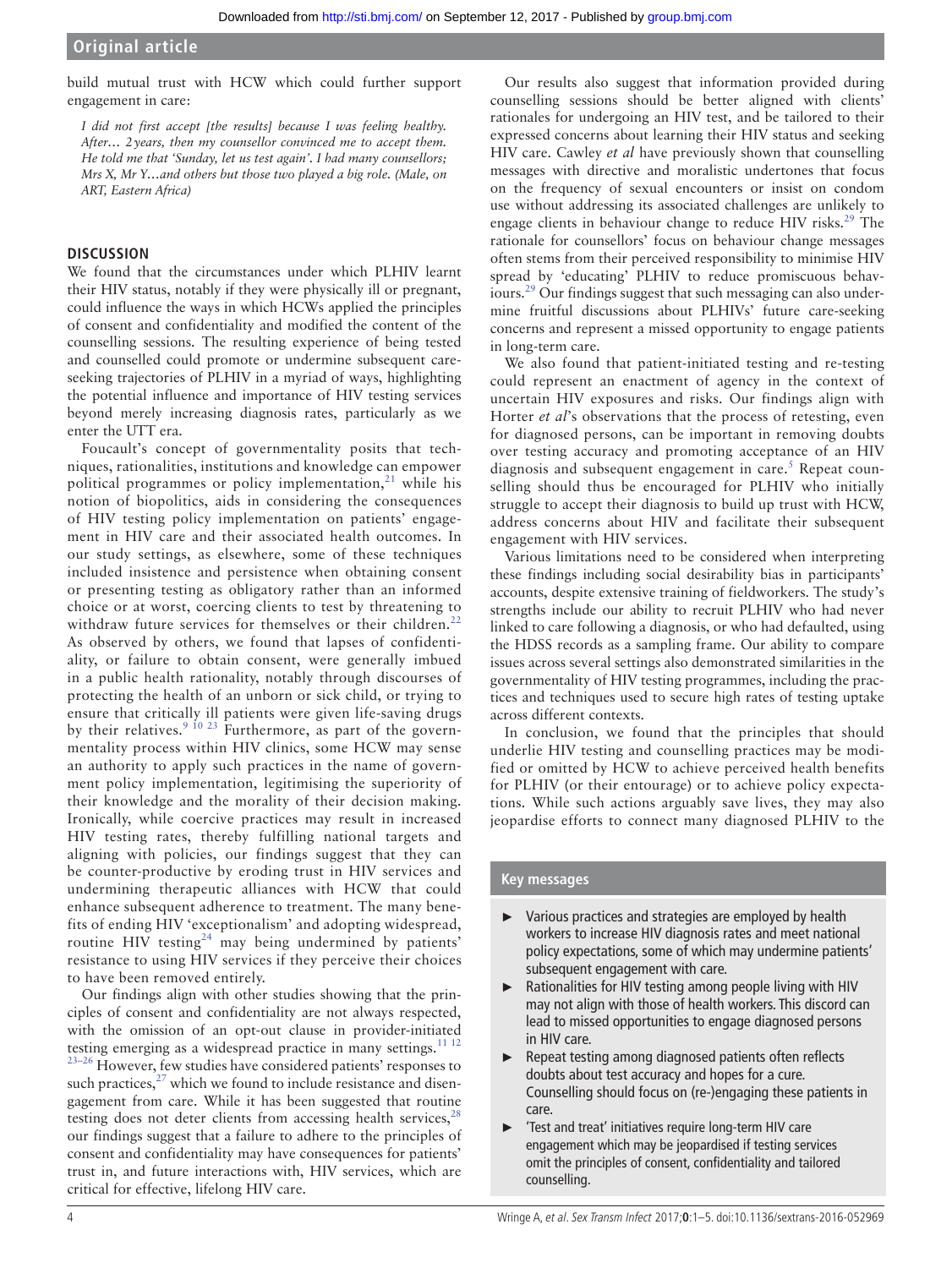long-term HIV care necessary for elimination of AIDS by 2030.

#### **Author affiliations**

<sup>1</sup>Department of Population Health, London School of Hygiene and Tropical Medicine, London, UK

<sup>2</sup> University of KwaZulu Natal, Durban, South Africa<br><sup>3</sup> African Hoalth Rosearch Institute KwaZulu-Natal

<sup>3</sup> African Health Research Institute, KwaZulu-Natal, South Africa

<sup>4</sup>Biomedical Research and Training Institute, Harare, Zimbabwe

5 Medical Research Council/Uganda Virus Research Institute Research Unit on AIDS, Entebbe, Uganda

6 Kenya Medical Research Institute, Kisumu, Kenya

7 Rakai Health Sciences Program, Kalisizo, Uganda

<sup>8</sup>National Institute for Medical Research, Mwanza, Tanzania<br><sup>9</sup>Department of Global Health, London School of Hygiene at

<sup>9</sup> Department of Global Health, London School of Hygiene and Tropical Medicine, London, UK

<sup>10</sup>Department of Social Statistics and Demography, University of Southampton, Southampton, UK

<sup>11</sup>University of Copenhagen, Copenhagen, Denmark

<sup>12</sup>Biomedical Research and Training Institute, Harare, Zimbabwe

<sup>13</sup> Malawi Epidemiology and Intervention Research Unit, Karonga, Malawi

**Acknowledgements** We would like to thank all the participants and fieldworkers who contributed their time and effort to the study. We would also like to acknowledge the support of ALPHA representatives at each HDSS who facilitated the implementation of the fieldwork and many other colleagues within the ALPHA Network who made helpful suggestions throughout the design and conduct of the research.

**Contributors** All authors contributed to the development of The Bottlenecks Study protocol (PI: AW). CN, JW, MM, WD, KO, DB supervised the data collection by trained research assistants and prepared detailed site reports. AW conducted the analysis and prepared the first draft of this manuscript. JR, JS, MM, MS, OB made significant contributions to the manuscript and revised it for intellectual content. All authors have read and commented on the manuscript. All authors have approved the final manuscript and act as guarantors of the paper.

**Funding** The Bottlenecks Study was funded by the Bill and Melinda Gates Foundation (OPP1082114). This paper was also made possible with the support of The Wellcome Trust (085477/Z/08/Z). Research (undertaken in Kisesa and) reported in this publication was supported by the National Institute of Allergy and Infectious Diseases (NIAID), Eunice Kennedy Shriver National Institute of Child Health and Human Development (NICHD), National Institute on Drug Abuse (NIDA), National Cancer Institute (NCI) and the National Institute of Mental Health (NIMH), in accordance with the regulatory requirements of the National Institutes of Health under Award Number U01AI069911East Africa IeDEA Consortium. AW is funded by a Population Health Scientist award, jointly funded by the UK Medical Research Council (MRC) and the UK Department for International Development (DFID) under the MRC/DFID Concordat agreement and is also part of the EDCTP2 programme supported by the European Union.

**Disclaimer** The content is solely the responsibility of the authors and does not necessarily represent the official views of the National Institutes of Health.

**Competing interests** None declared.

#### **Patient consent** Obtained.

**Ethics approval** Ethical approval was granted by the London School of Hygiene and Tropical Medicine and the relevant ethics boards at each of the study settings. These were: Malawi National Health Sciences Research Committee #15/5/1427 (Karonga); Medical Research Coordination Committee is MR/53/100/370 (Kisesa); Uganda National Council for Science and technology (UNCST)- HS1857 (Kyamulibwa), Office of the President ADM154/212/01 (Rakai); Kenya Medical Research Institute (KEMRI) Scientific and Ethics Review Unit (SERU) KEMRI/SERU/CGHR/018/3115 (Kisumu); Medical Research Council of Zimbabwe MRCZ/A/1990 (Manicaland) and University of KwaZulu Natal (UKZN) UKZN/BE338/15 (uMkhanyakude). Informed and written consent was obtained from all participants.

**Provenance and peer review** Commissioned; externally peer reviewed.

**Data sharing statement** Permission to access the data can be requested from the first author for consideration.

**Open Access** This is an Open Access article distributed in accordance with the terms of the Creative Commons Attribution (CC BY 4.0) license, which permits others to distribute, remix, adapt and build upon this work, for commercial use, provided the original work is properly cited. See: <http://creativecommons.org/licenses/by/4.0/>

© Article author(s) (or their employer(s) unless otherwise stated in the text of the article) 2017. All rights reserved. No commercial use is permitted unless otherwise expressly granted.

- <span id="page-4-0"></span>1 World Health Organisation. Progress report 2016: prevent HIV, test and treat all. Geneva: WHO, 2016.
- <span id="page-4-1"></span>2 Kulkarni SP, Shah KR, Sarma KV, et al. Clinical uncertainties, health service challenges, and ethical complexities of HIV "test-and-treat": a systematic review. Am J Public [Health](http://dx.doi.org/10.2105/AJPH.2013.301273) 2013;103:e14–23.
- 3 Kranzer K, Govindasamy D, Ford N, et al. Quantifying and addressing losses along the continuum of care for people living with HIV infection in sub-Saharan Africa: a systematic review. [J Int AIDS Soc](http://dx.doi.org/10.7448/IAS.15.2.17383) 2012;15:17383.
- <span id="page-4-2"></span>4 Skovdal M, Campbell C, Nhongo K, et al. Contextual and psychosocial influences on antiretroviral therapy adherence in rural Zimbabwe: towards a systematic framework for programme planners. [Int J Health Plann Manage](http://dx.doi.org/10.1002/hpm.1082) 2011;26:296–318.
- <span id="page-4-17"></span>5 Horter S, Thabede Z, Dlamini V, et al. "Life is so easy on ART, once you accept it": Acceptance, denial and linkage to HIV care in Shiselweni, Swaziland. [Soc Sci Med](http://dx.doi.org/10.1016/j.socscimed.2017.01.006) 2017;176:52–9.
- 6 Wringe A, Roura M, Urassa M, et al. Doubts, denial and divine intervention: understanding delayed attendance and poor retention rates at a HIV treatment programme in rural Tanzania. [AIDS Care](http://dx.doi.org/10.1080/09540120802385629) 2009;21:632–7.
- 7 Merten S, Kenter E, McKenzie O, et al. Patient-reported barriers and drivers of adherence to antiretrovirals in sub-Saharan Africa: a meta-ethnography. Trop Med Int [Health](http://dx.doi.org/10.1111/j.1365-3156.2010.02510.x) 2010;15(Suppl 1):16–33.
- <span id="page-4-3"></span>8 World Health Organisation. Consolidated guidelines on HIV testing services. 5 Cs: consent, confidentiality, counselling, correct results and connection. Geneva: WHO, 2015.
- <span id="page-4-4"></span>9 Angotti N. Working outside of the box: how HIV counselors in Sub-Saharan Africa adapt Western HIV testing norms. [Soc Sci Med](http://dx.doi.org/10.1016/j.socscimed.2010.05.020) 2010;71:986–93.
- 10 Vernooij E, Hardon A. 'What mother wouldn't want to save her baby?' HIV testing and counselling practices in a rural Ugandan antenatal clinic. [Cult Health Sex](http://dx.doi.org/10.1080/13691058.2012.758314) 2013;15(Suppl 4):S553–66.
- <span id="page-4-14"></span>11 Hardon A, Kageha E, Kinsman J, et al. Dynamics of care, situations of choice: HIV tests in times of ART. [Med Anthropol](http://dx.doi.org/10.1080/01459740.2011.552455) 2011;30:183–201.
- 12 Bott S, Neuman M, Helleringer S, et al. Rewards and challenges of providing HIV testing and counselling services: health worker perspectives from Burkina Faso, Kenya and Uganda. [Health Policy Plan](http://dx.doi.org/10.1093/heapol/czu100) 2015;30:964–75.
- <span id="page-4-5"></span>13 Foucault M. Governmentality. In: Burchell G, Gordon C, Miller P, eds. The Foucault effect: studies in governmentality. Chicago: University of Chicago Press, 1991.
- <span id="page-4-6"></span>14 Evans D. 'Taking public health out of the ghetto': the policy and practice of multidisciplinary public health in the United Kingdom. [Soc Sci Med](http://dx.doi.org/10.1016/S0277-9536(02)00473-2) 2003;57:959–67.
- 15 Clinton M, Hazelton M. Towards a Foucauldian reading of the Australian mental health nursing workforce. [Int J Ment Health Nurs](http://dx.doi.org/10.1046/j.1440-0979.2002.00221.x) 2002;11:18–23.
- 16 Ferlie E, McGivern G, Fitzgerald L. A new mode of organizing in health care? Governmentality and managed networks in cancer services in England. [Soc Sci Med](http://dx.doi.org/10.1016/j.socscimed.2011.03.021) 2012;74:340–7.
- <span id="page-4-7"></span>17 Paparini S, Rhodes T. The biopolitics of engagement and the HIV cascade of care: a synthesis of the literature on patient citizenship and antiretroviral therapy. Crit Public [Health](http://dx.doi.org/10.1080/09581596.2016.1140127) 2016;26:501–17.
- <span id="page-4-8"></span>18 Foucault M. Lecture 11, 17 March 1976. In: Press P, ed. Society must be defended: lectures at the college de France, 2003:239–64.
- <span id="page-4-9"></span>19 Wringe A, Renju J, Seeley J, et al. Bottlenecks to HIV care and treatment in sub-Saharan Africa: a multi-country qualitative study. Sex Transm Infect 2016.
- <span id="page-4-10"></span>20 Gale NK, Heath G, Cameron E, et al. Using the framework method for the analysis of qualitative data in multi-disciplinary health research. [BMC Med Res Methodol](http://dx.doi.org/10.1186/1471-2288-13-117) 2013;13:117.
- <span id="page-4-11"></span>21 Johnson T. Governmentality and the institutionalisation of expertise. In: Johnson T, Larkin G, Saks M, eds. Health professionals and the state in Europe London: Routledge, 1995.
- <span id="page-4-12"></span>22 Hardon A, Vernooij E, Bongololo-Mbera G, et al. Women's views on consent, counseling and confidentiality in PMTCT: a mixed-methods study in four African countries. [BMC Public Health](http://dx.doi.org/10.1186/1471-2458-12-26) 2012;12:26.
- 23 Mclean E, Renju J, Wamoyi J, et al. "I wanted to safeguard the baby": a qualitative study to understand the experiences of Option B+ for pregnant women and the potential implications for "test and treat" in four sub-Saharan African settings. Sex Transm Infect 2017.
- <span id="page-4-13"></span>24 Baggaley R, Hensen B, Ajose O, et al. From caution to urgency: the evolution of HIV testing and counselling in Africa. [Bull World Health Organ](http://dx.doi.org/10.2471/BLT.11.100818) 2012;90:652-8.
- 25 Groves AK, Maman S, Msomi S, et al. The complexity of consent: women's experiences testing for HIV at an antenatal clinic in Durban, South Africa. [AIDS Care](http://dx.doi.org/10.1080/09540120903311508) 2010;22:538–44.
- 26 Ujiji OA, Rubenson B, Ilako F, et al. Is 'Opt-Out HIV Testing' a real option among pregnant women in rural districts in Kenya? [BMC Public Health](http://dx.doi.org/10.1186/1471-2458-11-151) 2011;11:151.
- <span id="page-4-15"></span>27 Fitzgerald M, Collumbien M, Hosegood V. "No one can ask me 'Why do you take that stuff?'": men's experiences of antiretroviral treatment in South Africa. [AIDS Care](http://dx.doi.org/10.1080/09540120903111536) 2010;22:355–60.
- <span id="page-4-16"></span>28 Obermeyer CM, Osborn M. The utilization of testing and counseling for HIV: a review of the social and behavioral evidence. [Am J Public Health](http://dx.doi.org/10.2105/AJPH.2006.096263) 2007;97:1762–74.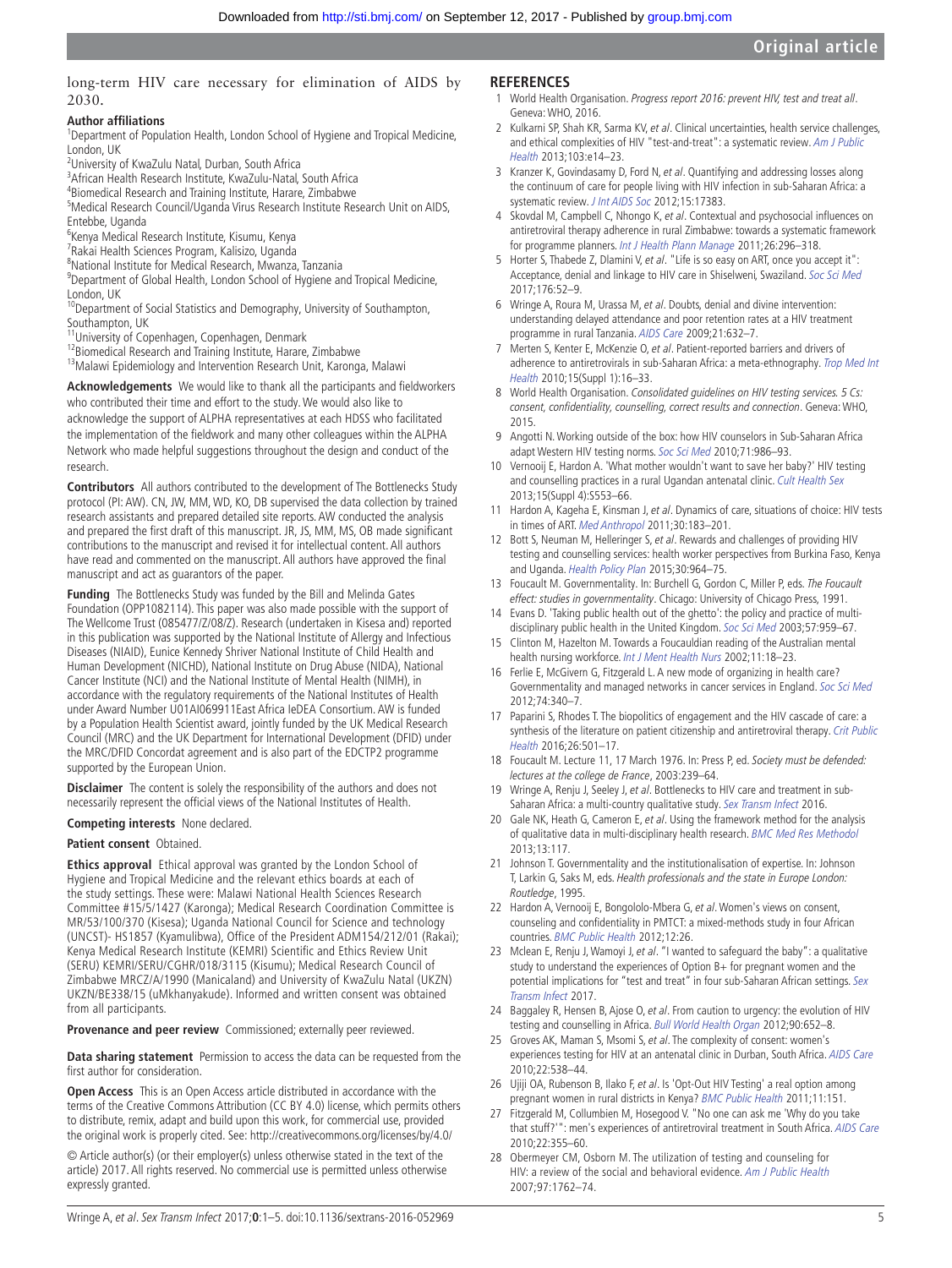# **Original article**

<span id="page-5-0"></span>29 Cawley C, Wringe A, Wamoyi J, et al. 'It is just the way it was in the past before I went to test': a qualitative study to explore responses to HIV prevention counselling in rural Tanzania. [BMC Public Health](http://dx.doi.org/10.1186/s12889-016-3109-7) 2016;16:489.